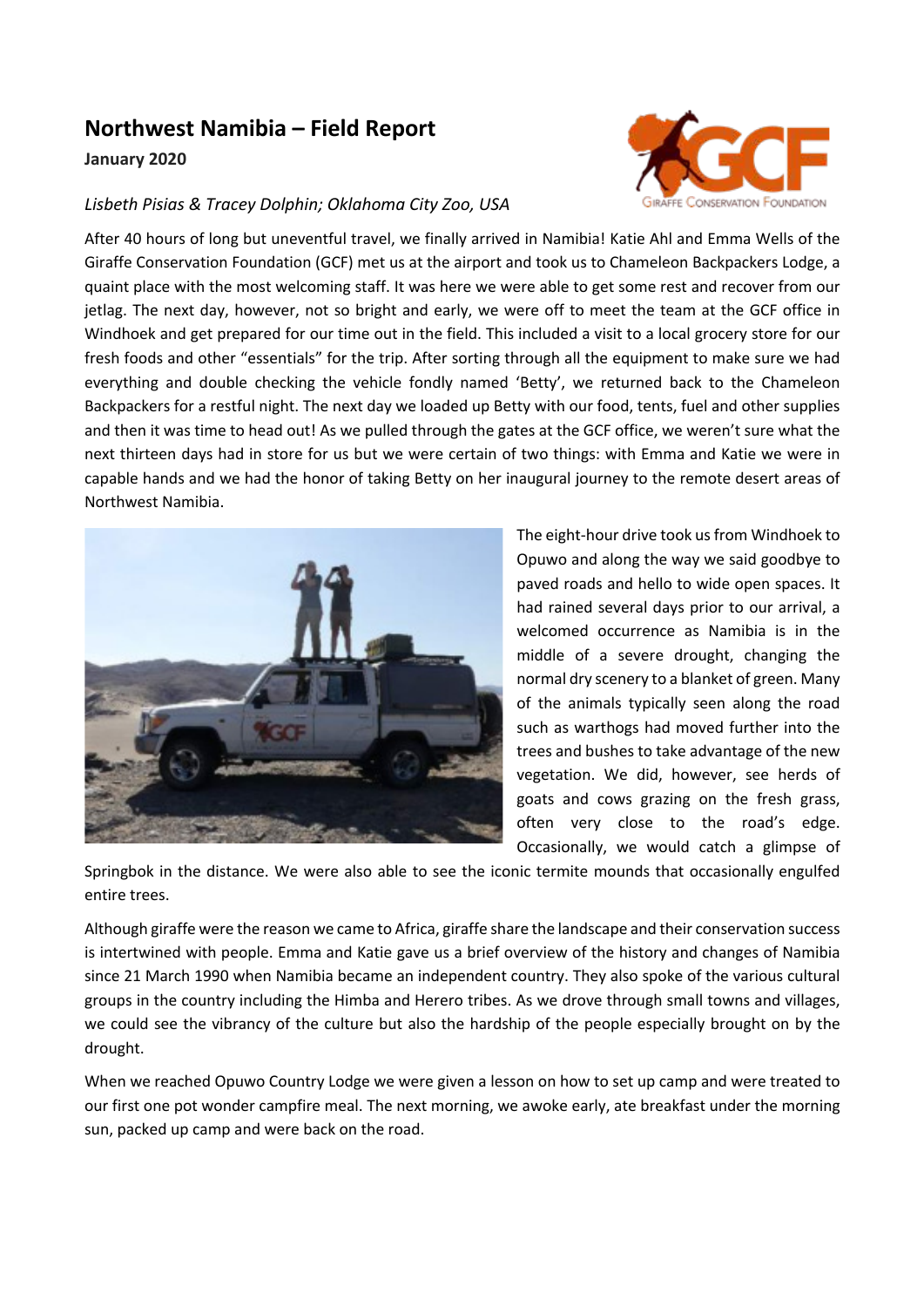We drove west to Marble Camp in Onjuva. During our journey we learned to appreciate the skills it takes to navigate these roads, the necessity of Dramamine for one of us and just how tough Betty really is. Another benefit of the recent rains, we found flowing water in the riverbed, not a common sight in the desert environment. However, this also posed a challenge to find a safe area to cross.



Emma and Katie continued our education in

horticulture and geology. An essential lesson was what plants not to touch (very important!) as we would be wild camping, and also local uses for the other plants spotted along the way. As time passed, we saw many bird species and several species of ungulates, but still no giraffe. On the third day, we spotted giraffe droppings and branches above which had been stripped clean. This was one of the most exciting days for us. We were close, the signs were all there.

The Ensengo River was our first survey site and here the effects of the drought could really be seen. There were several emaciated Oryx, each huddled under a tree in a small patch of shade to get out of the midday sun. As we scanned the area for giraffe, we spotted a cheetah on top of a hill! No one was fast enough with their camera to get a picture, but it was a memorable moment. Without any sightings of giraffe, we headed to the Nadas River. Again, no giraffe, but we spotted three more cheetah. What are the chances – four cheetah in one day! It was definitely a treat. However, we were still waiting for our first giraffe sighting. As the third day was coming to an end and we were about ten minutes from camp, we spotted some fresh tracks – giraffe tracks to be exact.



Looking straight ahead into the shimmery mirage of the hot desert floor, an image became clear. Our first wild giraffe! It took a moment for the awe and excitement to settle to get to a place where we could be productive and get to work. Out came the camera equipment, the GPS unit, and the data sheet. As we attempted to photograph the adult female, a young giraffe walked over and began nursing. Then another juvenile giraffe appeared. The two young giraffe looked too close in age to both be her calves. We hypothesised this may be a nursery group; a behavior that is frequently talked about during our keeper chats. In the same exact area, the

next morning, we identified the same two young giraffe but with a different adult female. This female was nursing the other calf. Seeing giraffe in the wild was a dream come true. In particular, seeing them display natural behaviours we talk about was amazing.

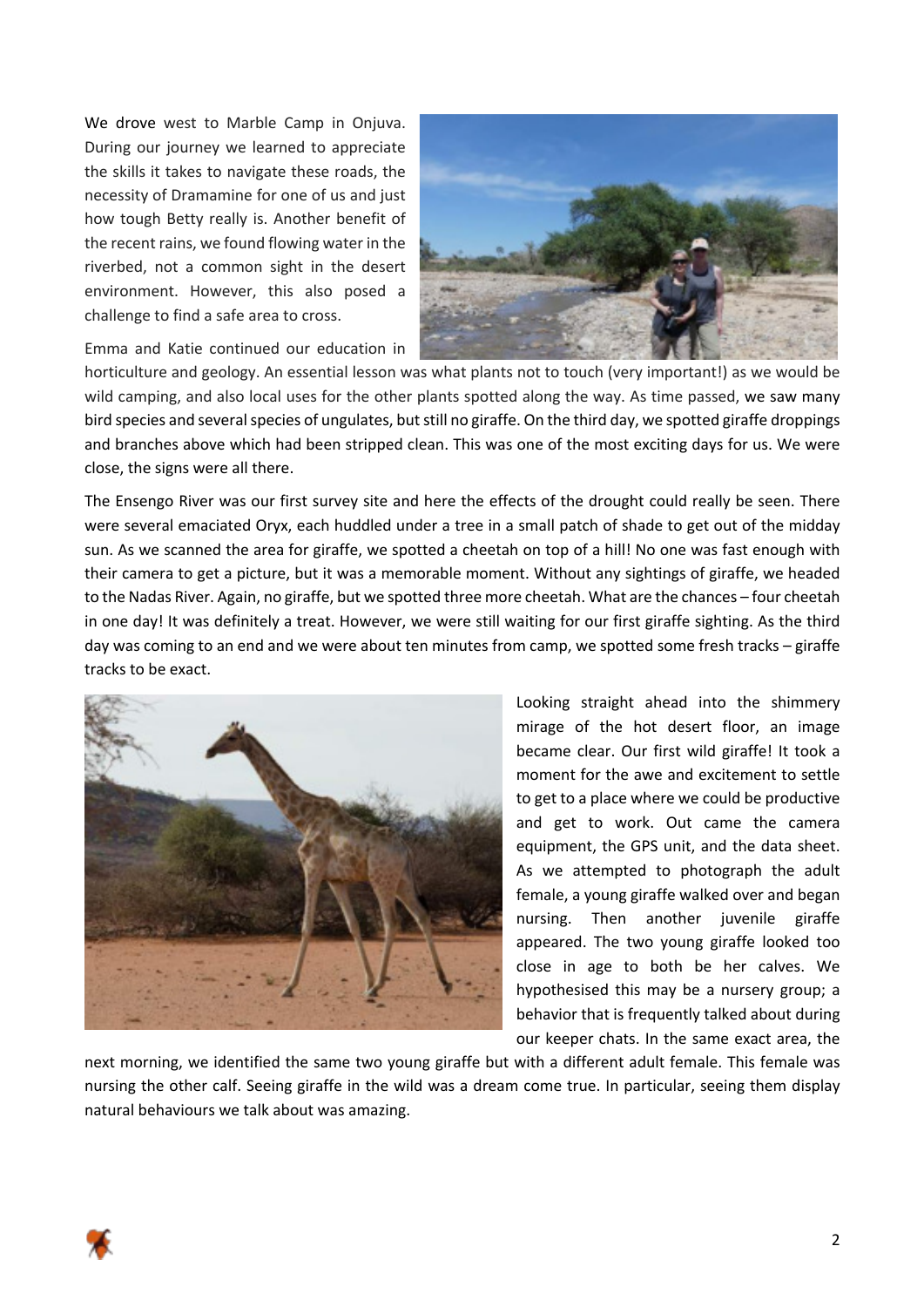

We continued on to survey the Khumib River and the giraffe sightings increased! In total we saw 26 individuals and felt like we were getting into the rhythm for photographing and recording data. Our identification skills also improved.

After surveying the river, we were on a mission to find a solar-powered GPS satellite unit used in the Twiga Tracker programme that had recently fallen off a female giraffe. Armed with the last known coordinates, we ventured into the field to find it with high expectations. Easier said than done. The small black unit blended nicely into the rocky terrain of the area. A great

example of camouflage! As we were wrapping up looking, a

last-ditch effort using binoculars finally yielded the intended results.

Feeling good about our GPS find, we headed on our way to Puros but were sidelined once again with a flat tyre. Since this was the second time, the team's efficiency and speed increased but it still put us behind schedule, and we would arrive at our next stop after dark. The decision was made to set up camp just inland from the Skeleton Coast – our first wild camping experience of the trip. It



was here we were able to set up the computer and compare the coat pattern of the giraffe in our recent photographs with known individuals and identify the giraffe we had seen. There is certainly something to be said for a field office!

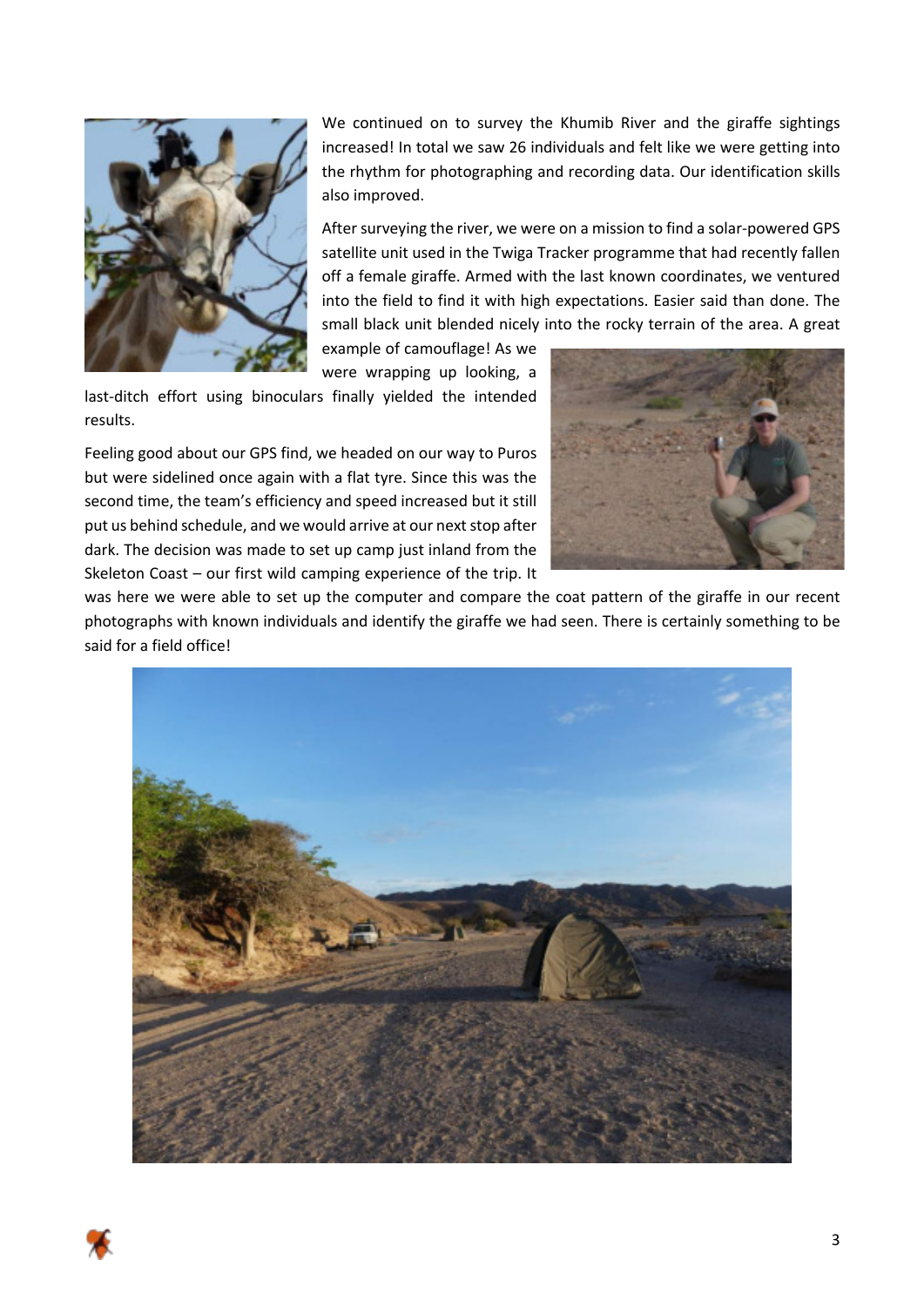Heading towards Puros, we were not sure what we would find. Reports were coming in that the Hoarusib River had flowed all the way to the Atlantic Ocean. We were not sure if we would be able to cross the river or even survey depending on the conditions of the riverbed. As luck would have it, we were able to cross the river and go to Puros to restock on fuel and get the tyres repaired. However, our survey area was reduced as the riverbed was too wet to allow us to safely navigate Betty to all parts. We stayed at the Omenye campsite where we saw evidence of a male elephant in the area, but we did not see him. As a side note, Puros had some of the best drinking water – it was delicious! This was one of our favorite camping spots and as the morning sun was rising, we saw three giraffe eating from nearby Ana trees in the riverbed from our tents. What a way to start your day!



Although we could not safely survey the entire area, we still were able to collect data on 28 individuals in the Hoarusib and Gomatum Rivers and collect DNA samples from two individuals. It was exciting to be able to be a part of DNA sampling, since it has led to the discovery of four distinct giraffe species; a momentous discovery and a key component to the conservation of each giraffe species.

The next few days were spent wild camping in the mountains near Okongwe waterhole. We searched for giraffe in rocky and hilly terrain, a habitat most would not picture when thinking of giraffe. We found giraffe on top of the peaks, as they traversed the hills and navigated the slopes. Although there are some resident giraffe, most use it as a passage from one ephemeral/seasonal river to another. The importance of travel routes was evident in this desert environment. At the waterhole we set up GoPro cameras and were lucky enough to capture video of an adult male and female giraffe coming in for a drink.

We then drove through the Giribis Plains, which is dotted with 'fairy circles', which can only be described as a horticultural anomaly. These fairy circles have baffled scientists for years, and the debate continues as how they have formed. They can be seen on Google Earth if you want to take a look. The other very apparent issue on the plains was the drought through obvious loss of vegetation and several dead cattle. In past years, the

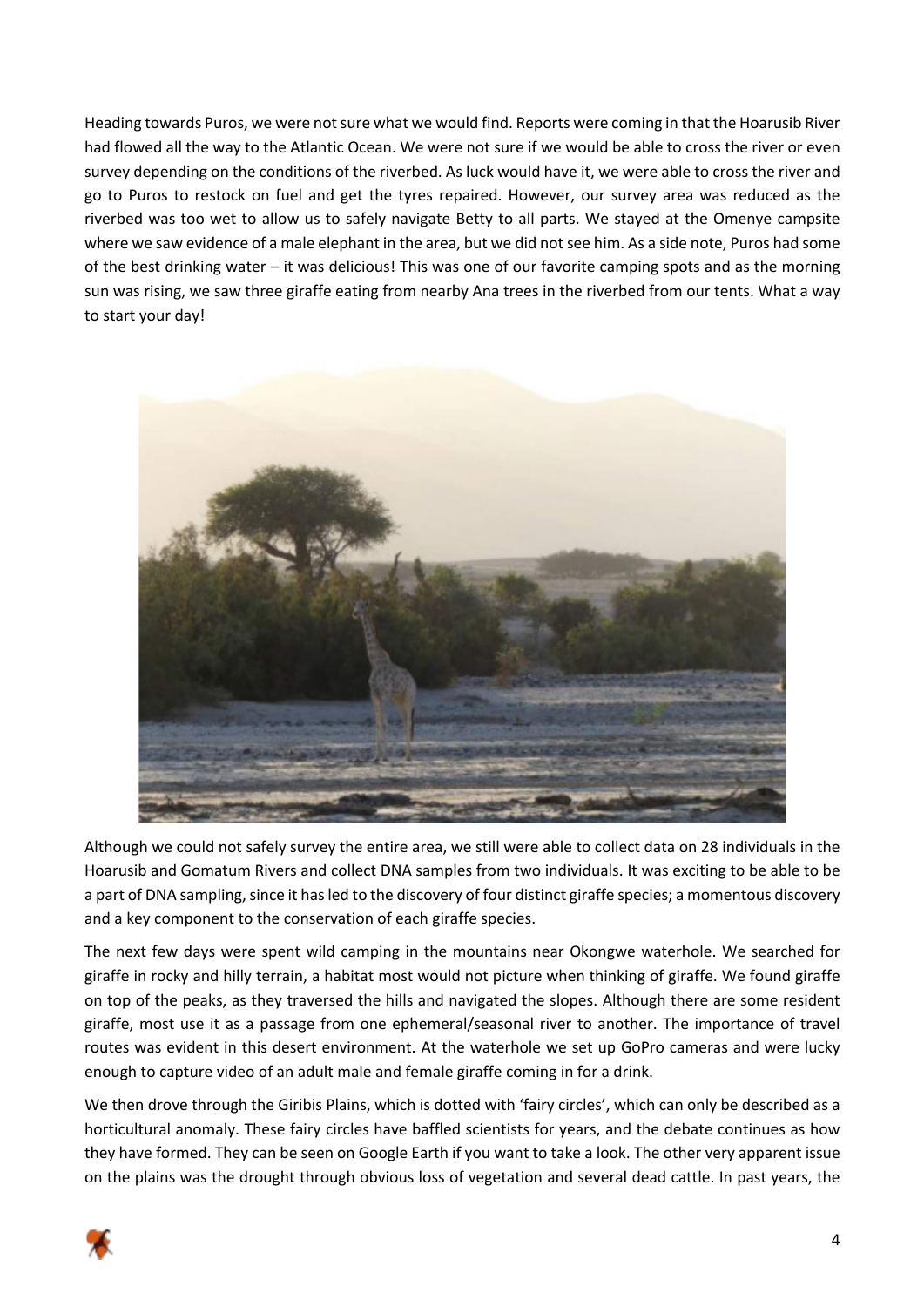plains would have been filled with cattle grazing but with nothing to eat, the people had to move their cattle North leaving numerous abandoned bomas and empty villages. A stark reminder of the interaction between people and wildlife conservation.

Next, we were off to the Hoanib River and the President's waterhole. We stayed in this area for three nights and saw our first elephant! The advantage of the giraffe's height became more evident as we watched an elephant go through some amazing Yoga poses trying to reach the higher parts of the trees.

The browse line on the trees made it evident which were the giraffe's and elephant's favourite: the Ana tree is definitely high on that list. During our survey towards the Skeleton Coast we saw larger groups of giraffe but also found a lone female with a newborn calf tucked



away in the bushes. We observed more giraffe laying down within these groups, and more examples of nursery group behaviour. The giraffe had already demonstrated their ability to cross rocky and steep terrain but watching them navigate sand dunes near the cliffs was both terrifying and fascinating.

By this point we had seen about 140 giraffe! We were also fortunate enough to see other mammals including Hartmann's Mountain Zebra, Black Rhino, Chacma Baboon, Jackal, African Wild Cat, Greater Kudu and Steenbok and a variety of birds including vultures. We also tried our hands at tracking in the morning and learned the three sets of glowing eyes in our headlamps the night before had most likely been an adult female lion with her older cubs that were known residents in the area.



We drove up the Giribis Plains and down the Ganamub River to the Hoanib River and camped at Elephant Song Campsite, where we surveyed the plains. This was another example of the giraffe's amazing ability to survive in…well…conditions you just would not expect to find a giraffe in. Here, amongst the blue rocks with not many trees, strong winds and blowing sand, we found a herd of giraffe. Opening the windows to get photographs required us to use scarves or buffs as a mask. The long protective eyelashes of the giraffe definitely had a job to do out here.